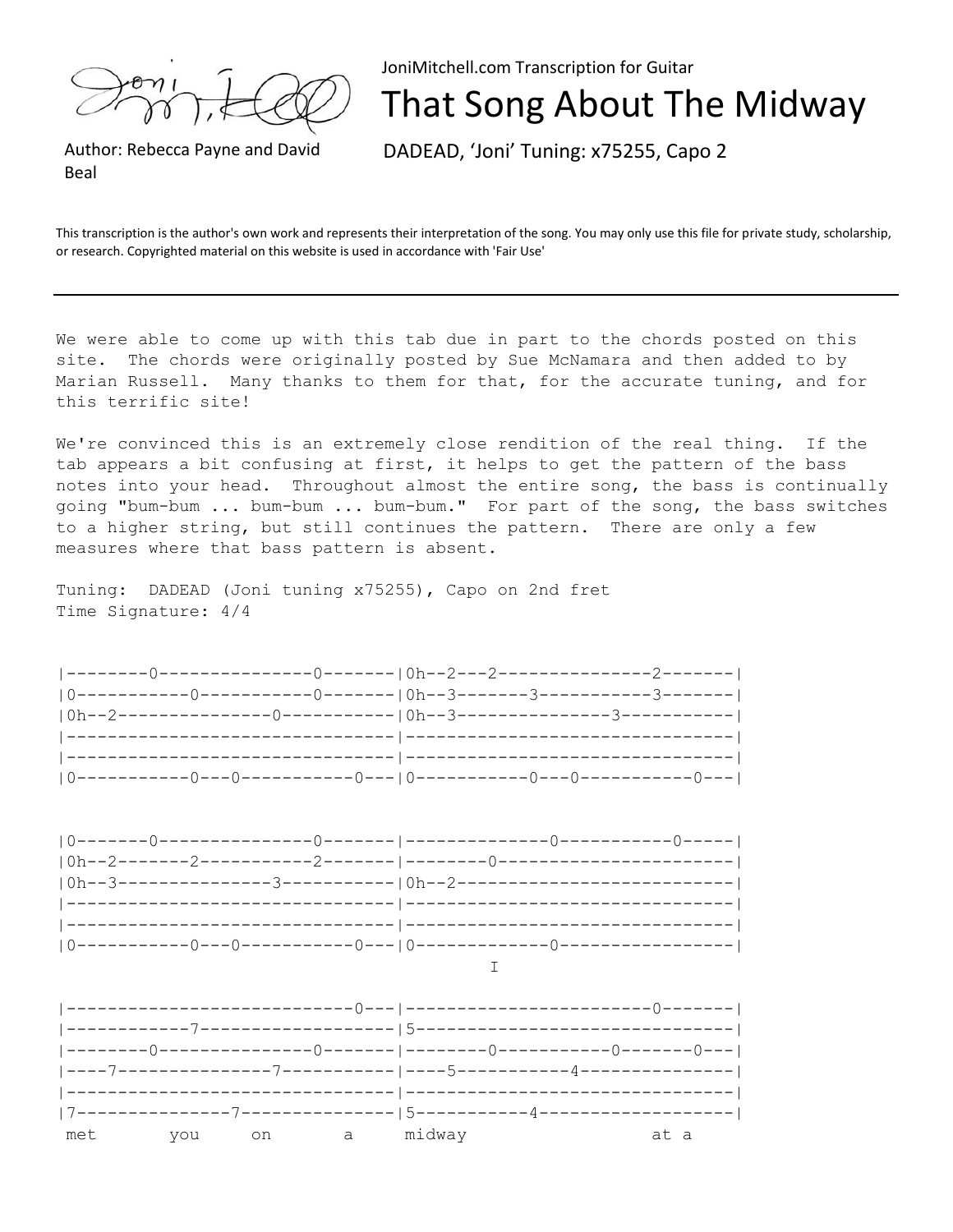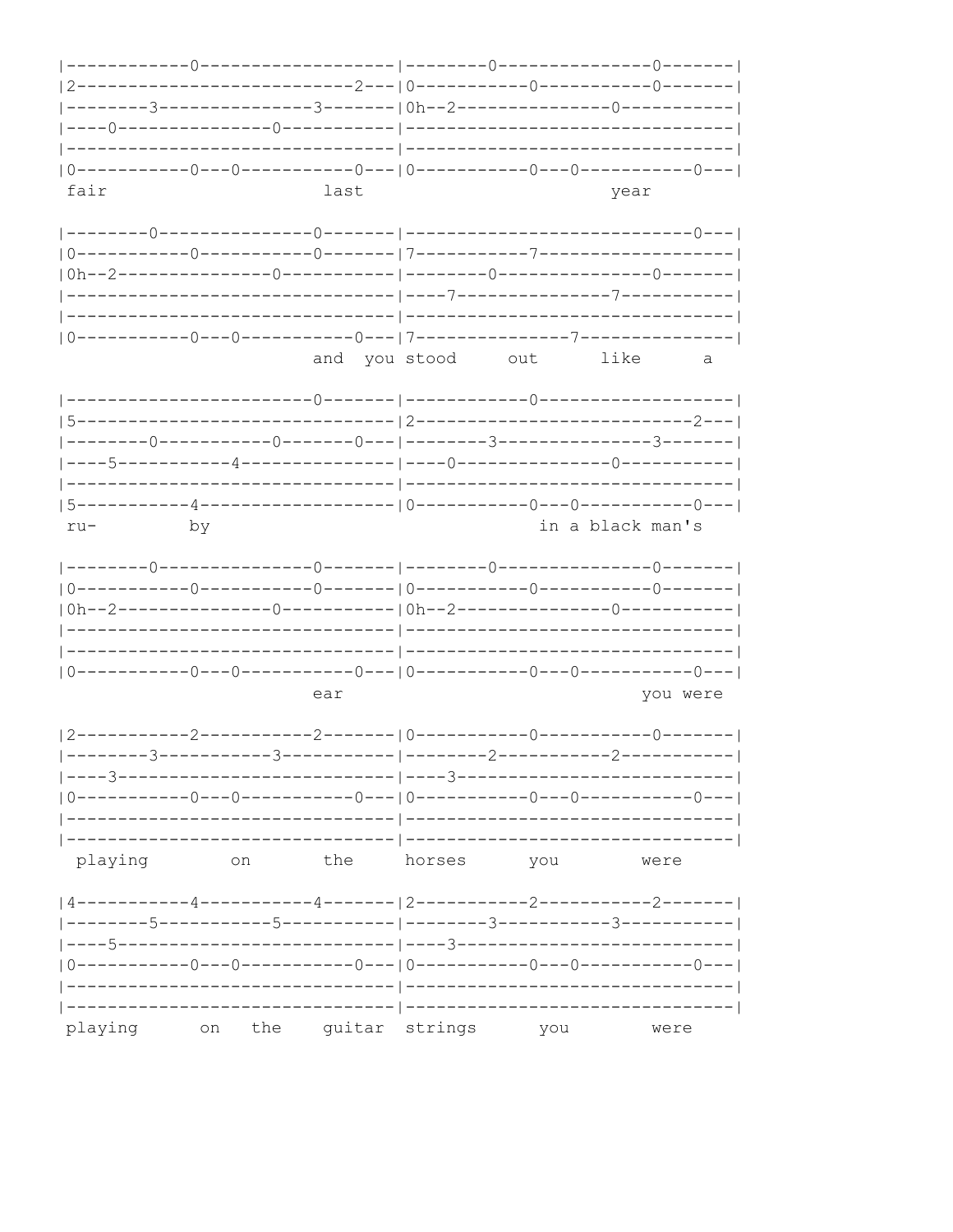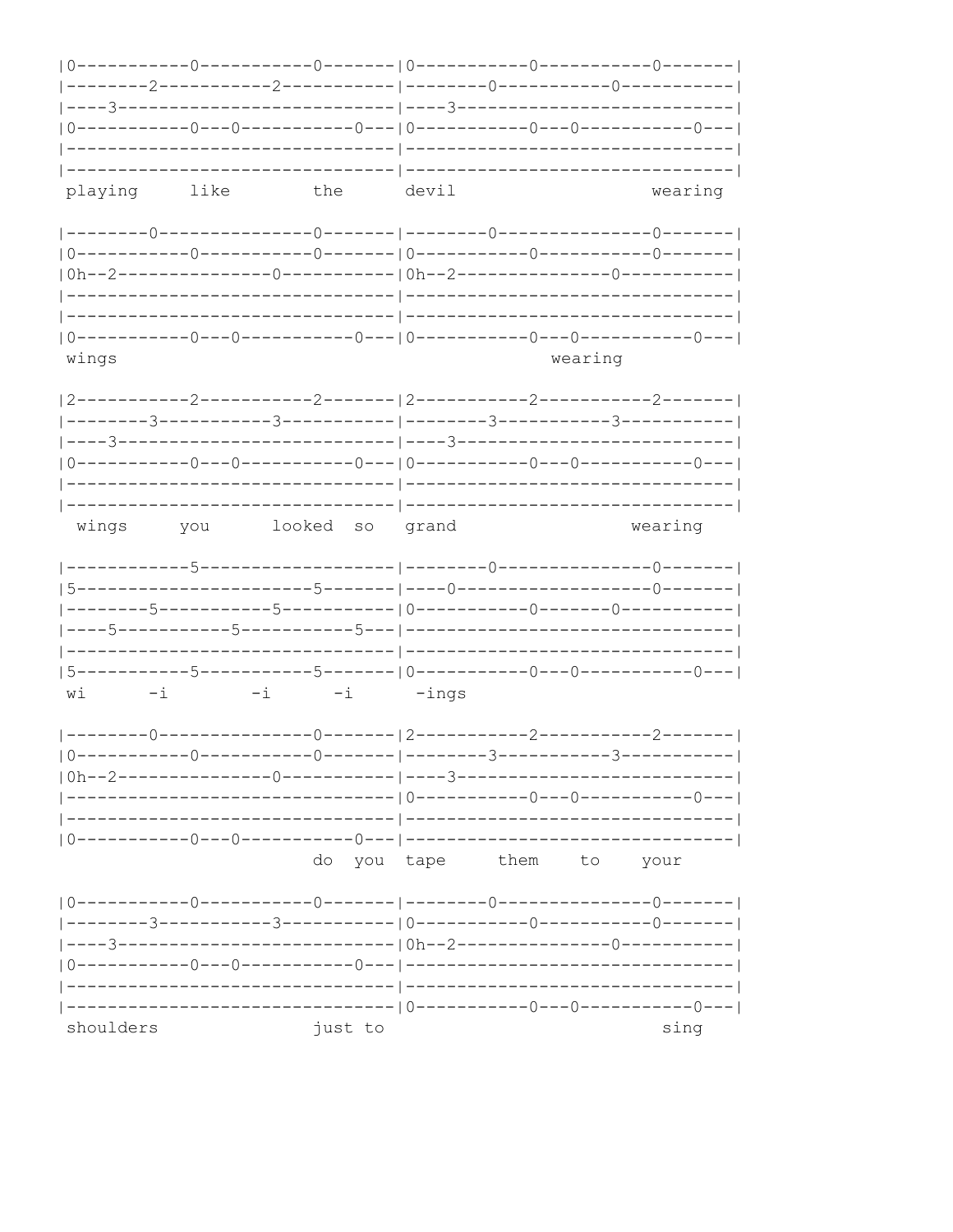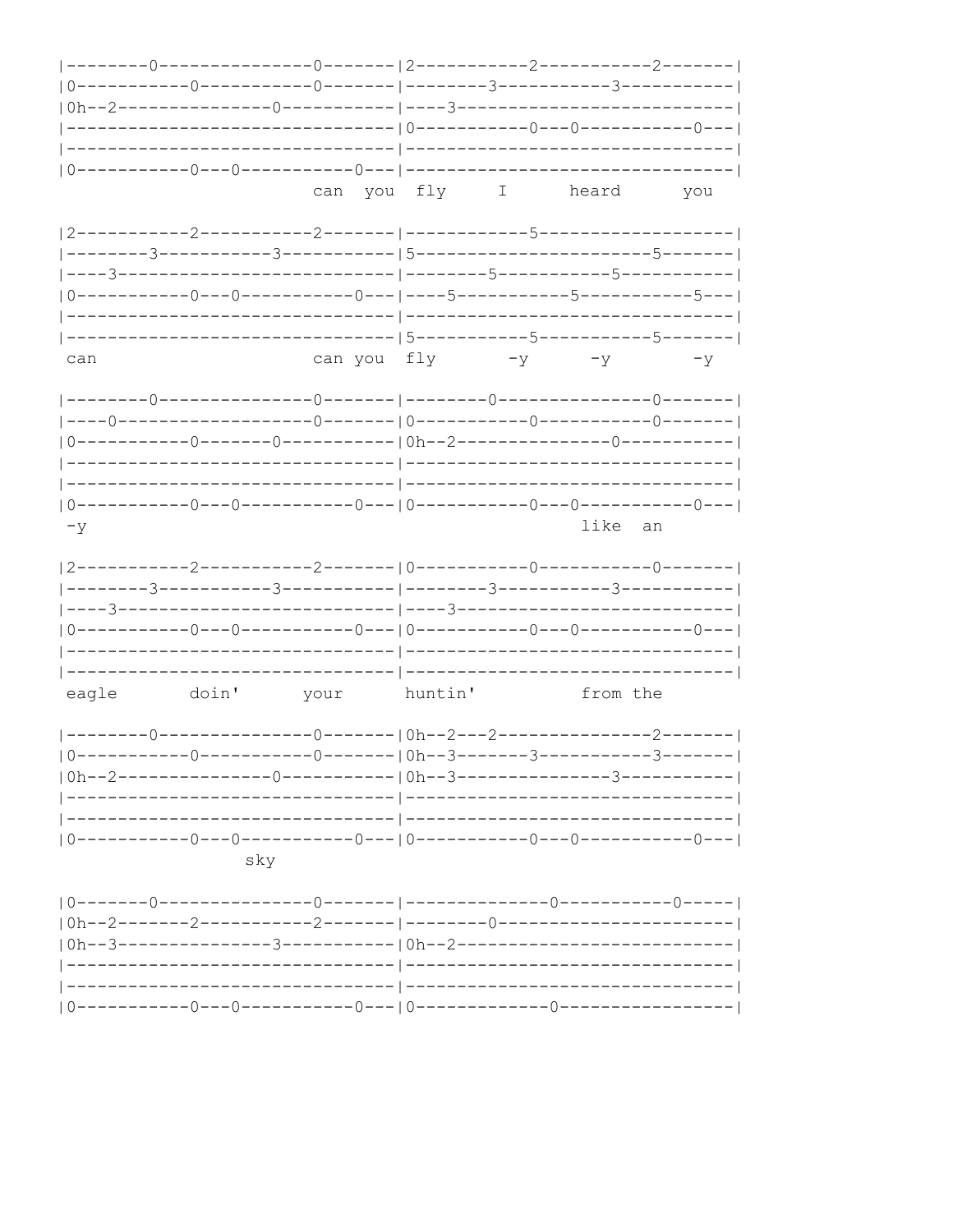Repeat from the 5th measure for the next two verses. But the last verse ends differently. From last measure of the verse, it goes like this:

.....found cause I'm miiiiiiiidmidway down the slowin' way down down down down | 0h--3-------3-----------3-------- | 0h--2-------2-------------2-------- |